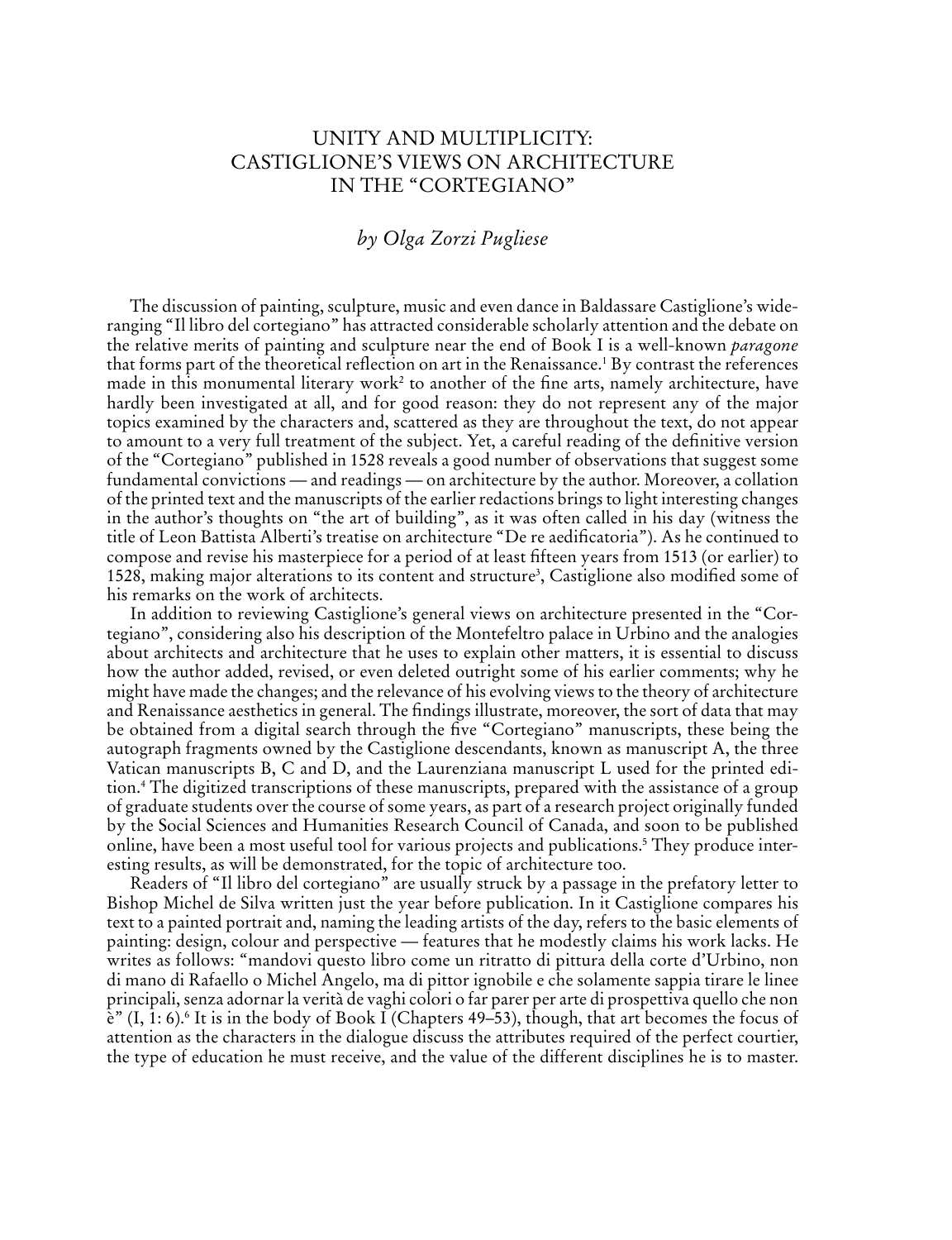At this point, the chief interlocutor, Count Ludovico da Canossa, insists that a knowledge of art will equip the courtier to assess all areas of the fine arts including sculpture, architecture and the minor arts, or, in his words, to "saper giudicar la eccellenzia delle statue antiche e moderne, di vasi, d'edifici, di medaglie" (I, 52: 108) and so on, the key word in this statement being the noun *edifici* (buildings). Even if there is some disagreement with the argument that painting is superior to sculpture, the fundamental belief in the value of art remains undisputed. The first appearance of this comment is in manuscript B dated 1514–1515, a period when the author was in Rome, probably in the company of Raphael. In this passage, which remained constant throughout the various redactions of the text, the speaker goes on to stress that a background preparation in art is essential as well in appreciating the proportion of all human beings and animals. As he states, "fa conoscere ancor la bellezza dei corpi vivi, non solamente nella delicatura de' volti, ma nella proporzion di tutto il resto, così degli omini come di ogni altro animale" (I, 52: 108). Although no authorities are cited in connection with this utterance, the concept of architecture corresponding to the human body may well recall the theories of Leon Battista Alberti and Vitruvius (whose treatise "De architectura" was in fact listed in the inventory of the Castiglione family library).7

Another passing reference to architecture occurs in the "Cortegiano" in connection with the contribution made to culture in various periods of history. At the beginning of Book II of the 1528 edition (the vulgate), the narrator contrasts the present age to the preceding one, that is, the Middle Ages. Reflecting the views of Castiglione who, as a theorist, favoured the vernacular tongue of his day over older forms of Tuscan, he maintains the superiority of modern culture including architecture: "E che gli ingegni di que' tempi [i.e. the Middle Ages] fossero generalmente molto inferiori a que' che son ora, assai si po conoscere da tutto quello che d'essi si vede, così nelle lettere, come nelle pitture, statue, *edifici* ed ogni altra cosa" (II, 3: 122; emphasis mine). In the earlier formulations of this passage — which did not yet include a reference to buildings, however — he had expressed great pride in the achievements of his time and had scornfully condemned Gothic painting and sculpture and also mediaeval Latin poetry, asking in rhetorical fashion, "Chi non si ride delle pitture et statue di mano de quegli maestri? Qual più sciocca cosa può essere che gli versi latini che allhor si faceano?" (B 94v; C 76v–77r; D 102r§). Only in the last manuscript (L 69r), that is, by 1524, does the definitive version appear with the condemnation softened and the reference to architecture introduced.

Castiglione's belief in the fundamental importance of architecture is evident at another point in the text too. In Book II, in a statement first added after 1515 as an interlinear annotation to the original text (on B 127r), the character Federico Fregoso, who leads the conversation on the impact of appearances, contrasts ephemeral things that do not last ("non restano") to those deeds that are lasting ("alcune operazioni che, poi che son fatte, restano ancora") and among the latter he lists "l'edificare, scrivere ed altre simili" (II, 28: 161). Here Castiglione praises architecture for its durability, a characteristic it shares with written texts.

The significance of architecture for politicians in particular is another of Castiglione's basic tenets deriving perhaps from the classical source Vitruvius.9 It is stressed even in what appear to be unusual contexts. At the beginning of the discussion about the human need to laugh and amuse oneself in the second half of the second book, the spokesman Bernardo Bibbiena alludesto ancient kings (Roman, Greek etc.) who, aiming to win over the people, not only provided games, but also, in order to gain esteem, erected grandiose public buildings ("magni teatri ed altri publici edifizi"; II, 45: 187). Of this phrase only the first part referring to "great theatres" is found in the earlier redaction (B 148v–149r), the words "and other public buildings" having been added as a very late marginal revision in the Laurenziana manuscript (on L 106v). Similarly, in the printed version of the third book about the lady of the palace, the defender of women acknowledges that some queens from ancient times had equalled their male counterparts in building "magni edifici, piramidi e citta" (III, 36: 307), Semiramis, the author of monuments and the gardens of Babylon,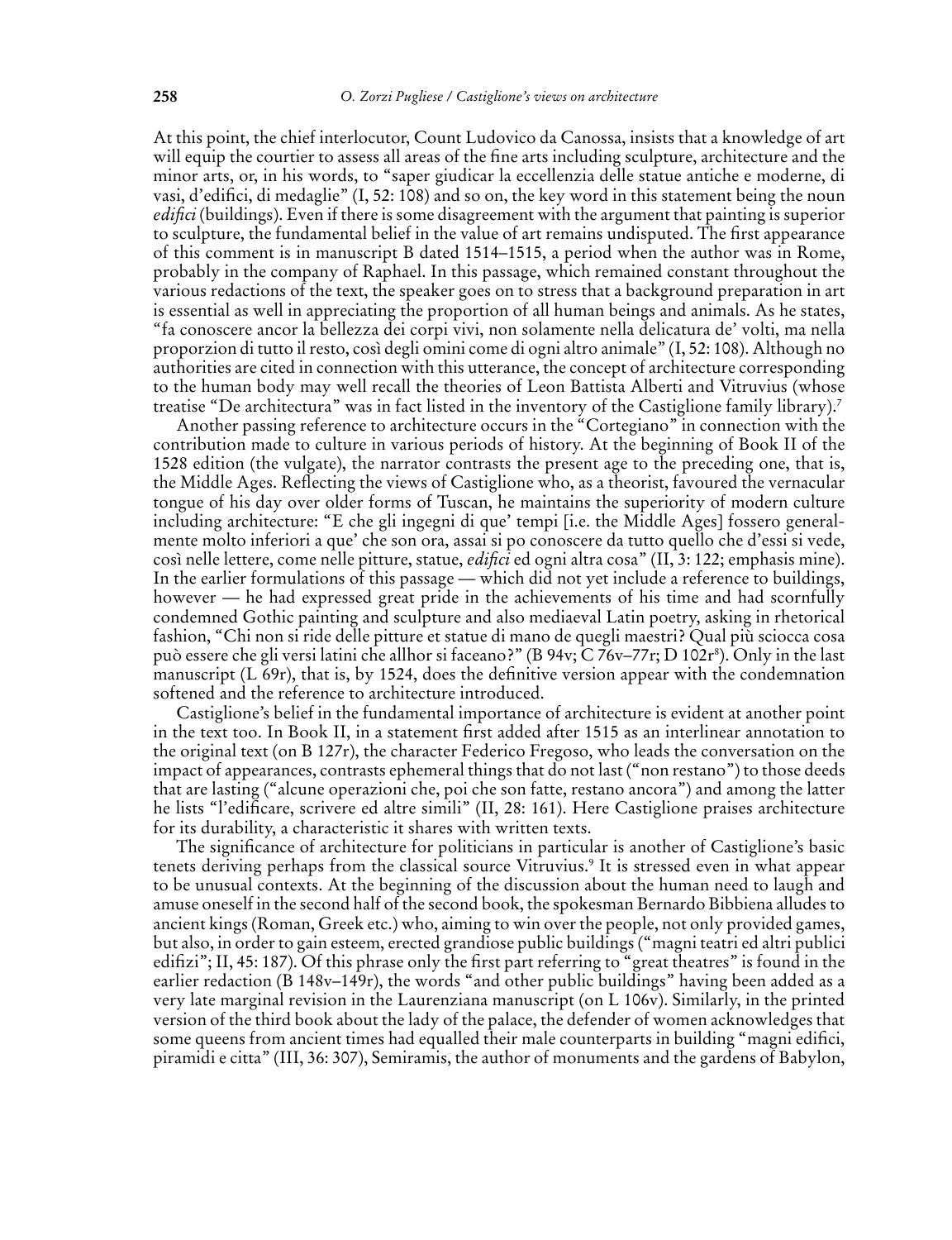being one of the examples cited. This statement was introduced in manuscript C (in the text found on fol. 256r) when Castiglione was working on the book dedicated to women. Although Giuliano de' Medici was to replace the original speaker, Camillo Paleotto, in the last redaction of the book represented by the Laurenziana manuscript, his utterance remained unchanged on L 174v. It is significant that in these cases Castiglione repeatedly describes architectural structures as being "magni", large and very imposing, indeed grandiose and monumental.

The first half of Book IV of the "Cortegiano", which deals in large part with political matters, contains similar high praise of architecture and its role in governing states. In a long comment on the deeds required of a good prince, Cesare Gonzaga declares that, among other actions, such as showing valour in arms and humanity towards one's subjects, princes must "far magni edifici" (IV, 36: 406) in order both to win honour during their lifetime and also to leave a lasting memory of themselves for posterity, as Vitruvius, it may be observed, had advocated in ancient times. The recent and contemporary examples signalled by Castiglione for special mention are Duke Federigo of Montefeltro, who had the noble palace of Urbino built<sup>10</sup>, and pope Julius II who, at the time, was commissioning work "nel tempio di san Pietro, e quella strada che va da Palazzo al diporto di Belvedere e molti altri edifici". When mentioning the pope's projects in the draft of the text on A 99r, Castiglione had originally specified that Julius II had prepared the foundations for St. Peter's, perhaps acknowledging that the pope had been responsible for the early stage of the construction only, but the author then deleted the phrase "le basi" referring specifically to the foundations.11 By changing "nel fare le basi" to "nel tempio", he chose to refer in more general terms to Julius II's work on the church. The revision may have been introduced with the purpose of maintaining narrative consistency, given that the conversations in "Il libro del cortegiano" purportedly took place in 1508, decades before other papal patrons and architects were to contribute to the Vatican project.<sup>12</sup> It is also possible, though, that Castiglione wished to eliminate the very idea of a group of patrons and a variety of designers working on the same structure, since it might have contradicted the ideals of unity and harmony propounded, as it will be shown, at other points in the text. This passage mentioning St. Peter's continues with praise of the construction activities and civilizing influences achieved in ancient times by the Romans and also by Alexander the Great, who excelled at having magnificent works erected. By juxtaposing these modern and ancient examples, but glossing over the Middle Ages, as might be expected, Castiglione here underscores the perennial value of architecture.

It should be recalled that the emphasis on the durability of architecture and on its commemorative function underlies the famous letter addressed to Pope Leo X on the ruins of Rome that Castiglione, while still engaged in writing his literary masterpiece, co-authored in 1519 together with his friend Raphael.13 The technical discussions in it are clearly to be attributed to the artist, but the introductory observations on *tempus edax* that destroys civilizations, and the regret expressed over the destruction caused by barbarians, are sentiments that often emerge from Castiglione's pen (in the approximately contemporaneous sonnet "Superbi colli" too<sup>14</sup>). In order to combat time and keep the past alive, the collaborating authors of the letter exhort the pope to build "magni aedificii<sup>"15</sup> — a phrase that echoes in the "Cortegiano". In the literary masterwork, dominated as it is from beginning to end by a preoccupation with time, literature too is hailed as a vehicle for eternalizing persons and events. The character Pietro Bembo advances this argument in the debate over arms and letters in Book I, Chapters 43 and 45. The author, through his narrator, implements it himself, as he explains his personal goal in writing the "Cortegiano". In the proem to the third book, he states that his aim is to immortalize and preserve the memory of a splendid period in the life of the Urbino court: "Io mi tengo obligato, per quanto posso, di sforzarmi con ogni studio vendicar dalla mortal oblivione questa chiara memoria e scrivendo farla vivere negli animi dei posteri" (III, 1: 260). It is not surprising, therefore, that literature and architecture are often paired together and singled out for praise on the basis of their essential properties.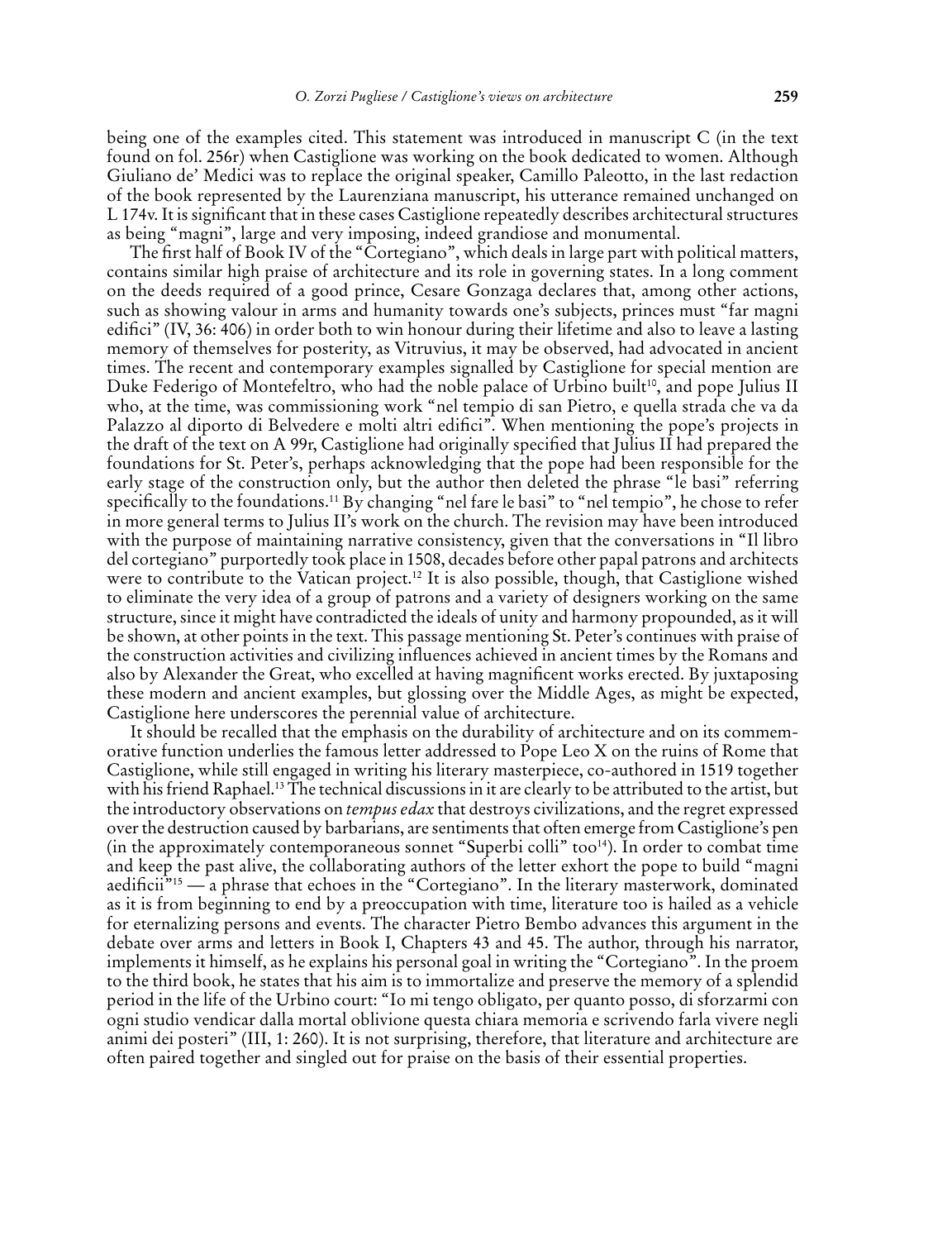But Castiglione's admiration for monumental structures did not mean that he approved of all architectural styles. In one particular passage in the fourth book, inspired perhaps by Alberti<sup>16</sup>, the interlocutor Ottaviano Fregoso declares that architecture may be seen as an exaggerated form of luxury if the buildings are too ornate. The ideal prince, it is declared, must govern in such a way as to render the city unified, harmonious, and moderately wealthy, like a private home ("far che la città fosse tutta unita e concorde in amicizia, come una casa privata; populosa, non povera, quieta, piena di boni artìfici") and, accordingly, rulers must curb excesses and limit the overly sumptuous houses of private citizens ("temperar tutte le superfluità" and "ponga meta [= limite] ai troppo suntuosi edifici dei privati"; IV, 41: 413). While the text of the earlier draft had recommended truncating all harmful superfluities ("tronchare tutte le superfluitati dannose", A 102r), the qualifier "dannose" was omitted on C 223r, and the final version in the Laurenziana manuscript (on L 239v), which is repeated in the printed text, suggested tempering the excesses only. But since the phrase about setting limits on overly luxurious private buildings instead remained unchanged, one deduces that even for architecture, the discriminating criteria were (as for Alberti, I, 9) moderation, decorum, and what Castiglione termed *sprezzatura*.

One example of architecture that the author certainly approved of was the Montefeltro palace of Urbino (fig. 1). It was here that he attended court during the happiest years of his life and, indeed, it was a durable, stately, and not overly ornate building. In the very last chapter of the "Cortegiano", when the interlocutors suddenly realize that they have conversed right through the night, there are references to the windows of the palace that are now opened, allowing the light of the dawn to stream in — an important detail<sup>17</sup> that highlights one of the finer features of the palace admired for its elegant airiness.

The palace provides the setting for the courtly conversations recorded in Castiglione's work. The lengthy and somewhat stylized description of it in the introduction has been analyzed in depth by modern scholars. Beginning from afar the narrator points out that Urbino is circled by mountains and located — strategically, it would seem — at the virtual centre of the Italian peninsula ("quasi al mezzo della Italia"; I, 2: 17), its name 'Urbino' suggesting, as Wayne Rebhorn has observed, that this "piccola città d'Urbino" (*ibidem*) is a small *urbs*, or diminutive version of Rome.18 The description of the fertile countryside outside the city indicates, moreover, that Urbino is a microcosm possessing all the necessities for human life ("abundantissima d'ogni cosa che fa mestieri per lo vivere umano"19; *ibidem*), including excellent rule by the Montefeltros. Castiglione clearly connects architecture to politics, since the narrator first speaks of the palace at the end of a list of military conquests by Duke Federigo who "tra l'altre cose sue lodevoli, nell'aspero sito d'Urbino edificò un palazzo, secondo la opinione di molti, il più bello che in tutta Italia si ritrovi; e d'ogni oportuna cosa sì ben lo fornì, che non un palazzo, ma una città in forma de palazzo esser pareva"  $(I, 2: 18)$ . In addition to presenting this work of architecture as a sign of the ability of the prince, and therefore worthy of praise, Castiglione, in describing what he calls the most beautiful palace in Italy, also states that it appears to be a city in itself, probably adopting the classical analogies used by Alberti that stressed correspondences between the palace and the city.20 Antonio Stäuble has observed how Castiglione follows Quintilian's criteria for the description of cities so as to include not just their locations and the names of their great citizens, but also the public monuments erected in them<sup>21</sup>, the main structure dominating Urbino's skyline being, of course, the palace.

In a cinematic-like manner, the reader/viewer is brought closer and indeed inside the superb palace, whose interior is described in Castiglione's text with ringing rhetorical superlatives. The lavish furnishings listed by the narrator include not only the customary precious objects (silver vases and rich golden and silk tapestries), but also more intellectual articles, namely, ancient statues of marble and bronze, extraordinary paintings, all sorts of musical instruments, and finally, the library. As the narrator reports, "con grandissima spesa [Federigo] adunò un gran numero di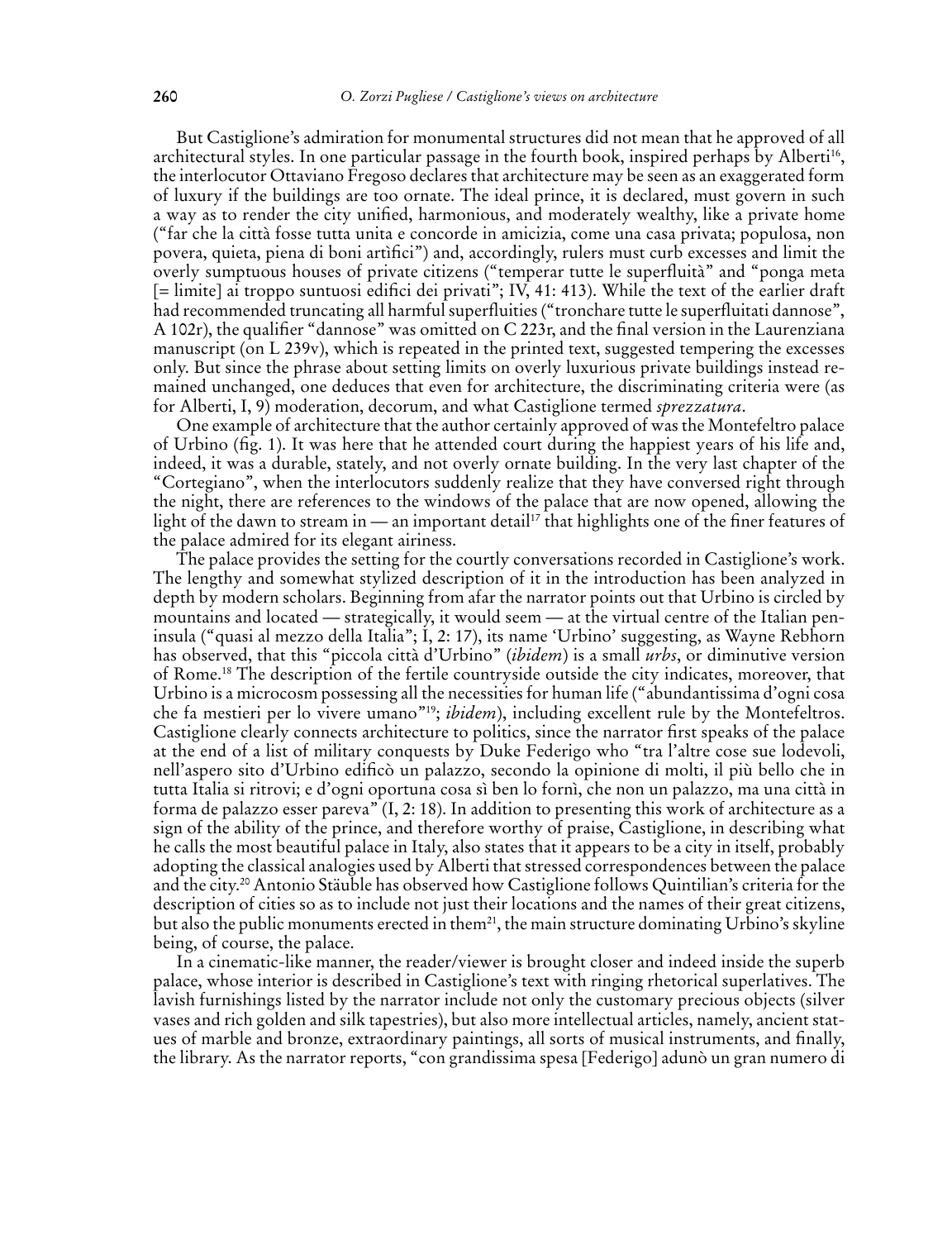

1 Urbino, Palazzo Ducale, façade.

eccellentissimi e rarissimi libri greci, latini ed ebraici, quali tutti ornò d'oro e d'argento, estimando che questa fusse la suprema eccellenzia del suo magno palazzo" (I, 2: 19). That the library's richly bound volumes should represent the climax of the enumeration is quite significant, since books, as indicated elsewhere in the text, share a close affinity with architecture, fulfilling as they do the function of immortalizing human deeds and therefore overcoming time.

The richly elaborated description contains another noteworthy aspect too: the palace, it is pointed out, was built on rough uneven terrain ("aspero sito"; I, 2: 18) — an observation that may illustrate the idea that art dominates nature in architecture as it does in the overall education of the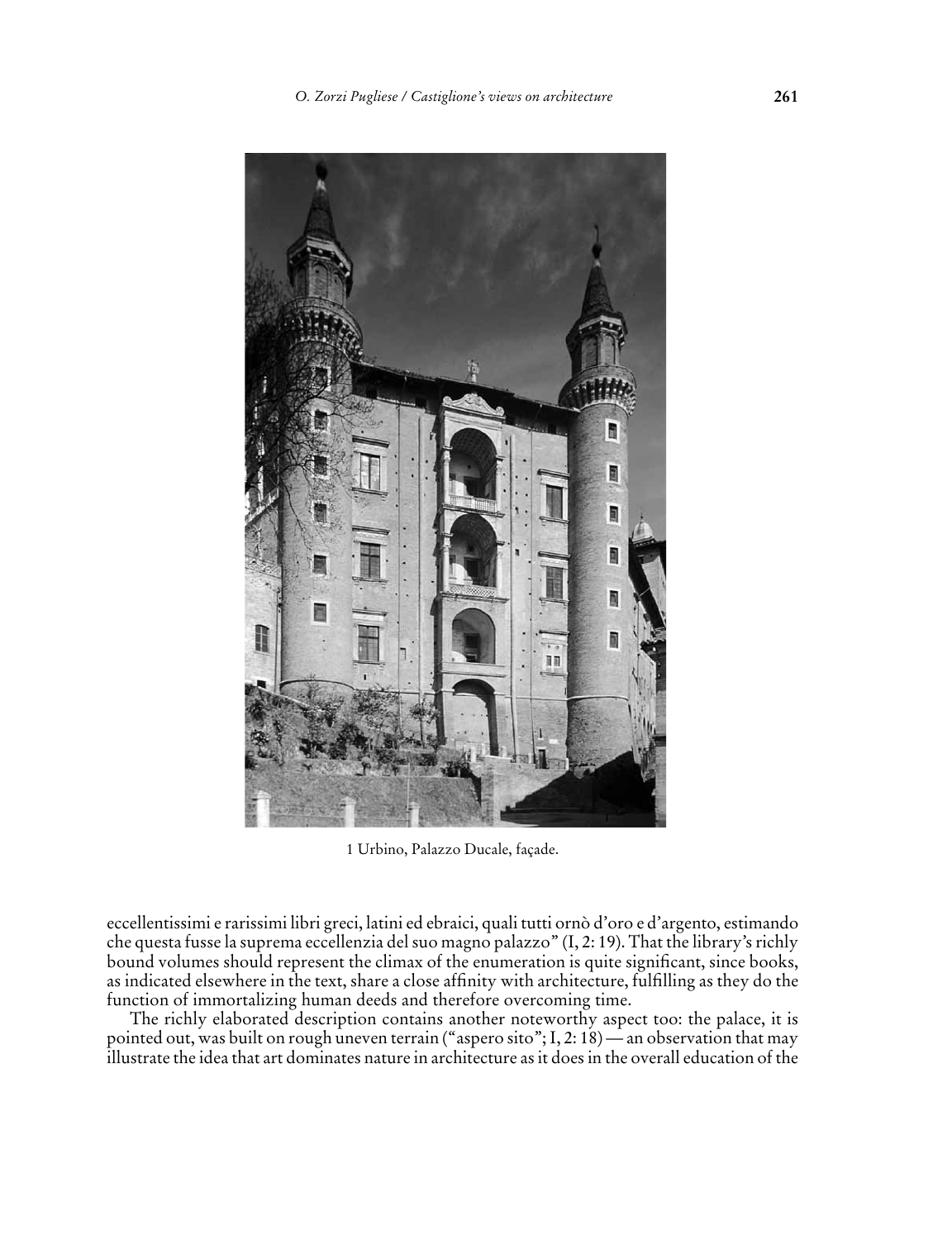courtier, whereby intrinsic potential, though indispensable, must be activated through study and refinement.22 The palace is cited, moreover, in a humorous context (in Book II, Chapter 51) in the joke about the ingenuous abbot who, seeing that the builders were perplexed as to where to put the earth being excavated for the foundations, had innocently suggested that the duke simply dig another much bigger pit to hold all the excess material. As incidental as this *facetia* may seem, it serves to underscore the impressive size of the structure that Federigo had commissioned, just as the witticism about the haughty prelate (II, 70), often seen lowering his head when passing under the architrave of the doorway of St. Peter's, similarly alludes to its huge dimensions.23

Although the humorous anecdote told in relation to the building of the Montefeltro palace did not undergo changes in the various phases of composition of "Il libro del cortegiano", the grandeur of the architectural gem in Urbino representing a constant in the eyes of the author, a few details in its main description were altered by Castiglione as he revised his text. Comparing the various versions of the text, one notes that only in the last manuscript (on L 3r) and in the printed text was the palace compared to a city. At first (on B 14r and  $C$  7v) it had instead been likened to a kingdom ("un regno") — perhaps when, as he began writing, Castiglione still had in mind as a model for his work Boccaccio's "Decameron" with its narrating characters who act as king or queen during each of the ten days of their retreat.<sup>24</sup> Subsequently in the second major redaction (dated 1520–1521), on D 4r, the author had deleted the word for kingdom and, with an interlinear correction, inserted an analogy with *ten* palaces. It appears thus in the manuscript: "d'ogni opportuna cosa sì ben lo fornì, che non ad un palagio, ma [*del.* ad un regno] a dieci sarebbe stato bastante", given the abundant furnishings gracing the Urbino residence. But this too gave way to the comparison with a city, perhaps as Castiglione came to be more influenced by the writings of theorists and philosophers like Alberti and Plato.

Yet another revision, crucial to the present discussion about Castiglione's views about architecture, is of special interest. In the first extant formulation of the description of the locale, after declaring Urbino's to be the most beautiful palace in Italy, the author had written, and then crossed out in the copyist's text, the statement that the duke had engaged all the most eminent architects of the time to work on it ("nel quale [palazzo] [il duca] operò [= adoperò, impiegò] tutti gli excellenti architetti che a' suoi tempi si ritrovorno"; B 14r). Although the architects involved are not named, several had in fact been commissioned in succession over a period of thirty years to transform what was originally a fortress into an elegant palace: first Pasquino da Montepulciano and Maso di Bartolomeo fiorentino and later the Dalmatian Luciano Laurana, who worked on it from 1468 to 1472, the palace eventually being completed by the Sienese Francesco di Giorgio Martini, with additions much later, after Castiglione's time, by Girolamo Genga. As a result, the structure came to have a composite eclectic style, described by Janez Höfler as follows: "[…] il palazzo urbinate mostra volti diversi. Non è una fortezza, ma nemmeno un palazzo urbano […], bensì un complesso architettonico in forma di palazzo che incorpora entrambe le concezioni."<sup>25</sup> Significantly, though, Castiglione eliminated the reference to the various hands that had contributed to the design and the fact is not mentioned anywhere in the definitive version of the text.

In order to understand the reason for this change (and perhaps for the other modification concerning the multiple designers of St. Peter's too) it is necessary to examine some of the further references made in the "Libro del cortegiano" to architecture, architects, and buildings. These are found in the analogies devised by the author, at different stages during the composition of the work, in order to explain a number of concepts pertaining to other subjects.

Several of the analogies, some of which were to be deleted while others remained intact, relate directly to ethical questions. In an earlier redaction of a passage in the fourth book dealing with the virtues that can be acquired by practising them ("prima operiamo le virtù […], poi siam virtuosi"; IV, 12: 378), that is, first we act virtuously and then we become virtuous, Castiglione had cited the proverb "fabricando se fanno li fabri" (A 101r), literally, builders<sup>26</sup> are formed as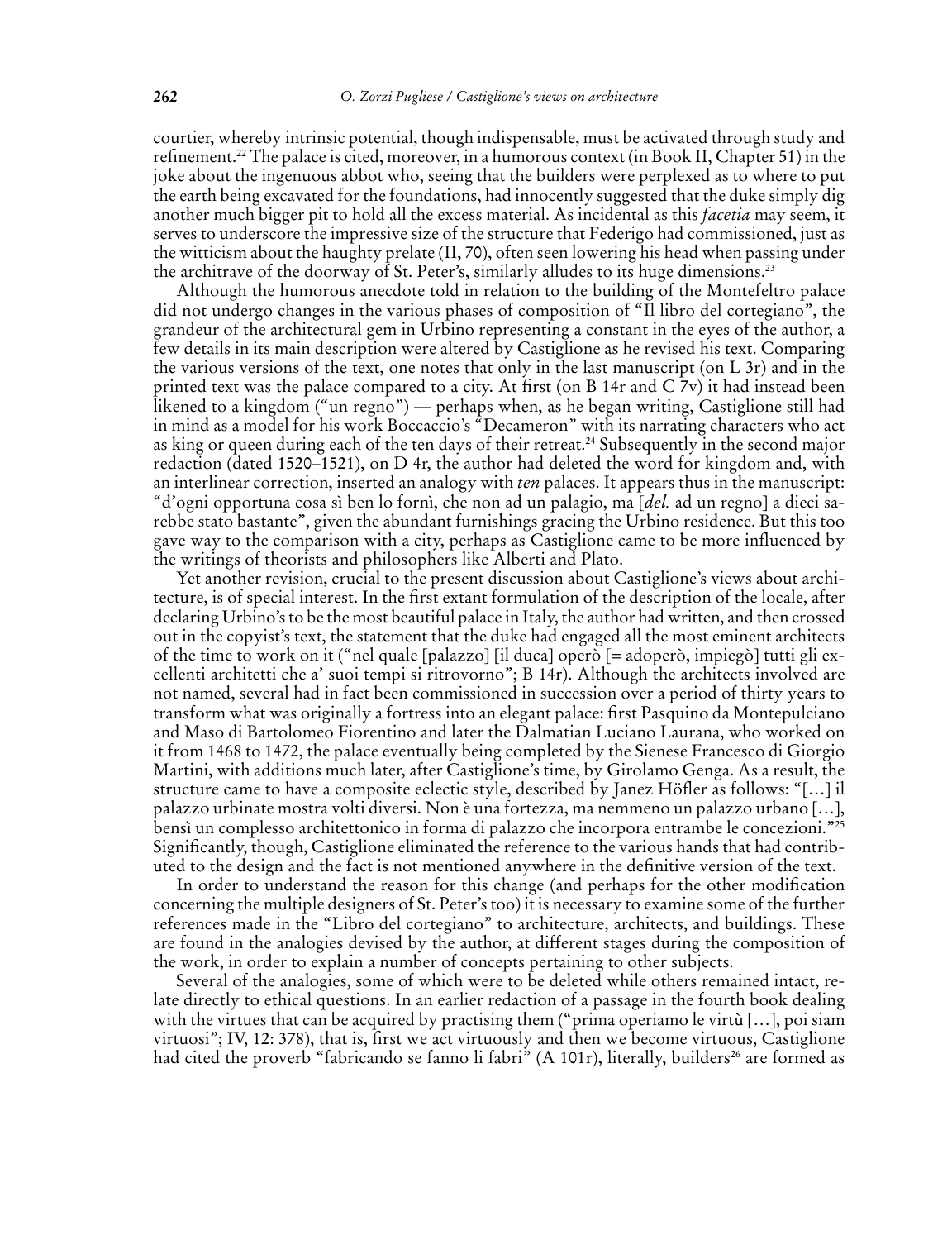they build, or one learns by doing, or practice makes perfect; but subsequently (on C 191v) he cancelled it. Another statement in the reworked passage on C 191v is preserved but with modifications. It has to do with the comparison between princes who are not all virtuous, just as not all builders are good architects, and urges caution in the choice of models to imitate.27 In the vulgate it reads as follows: "quegli che edificano non sono tutti boni architetti" (IV, 39: 410). What is noteworthy, among other things, in the evolution of this passage on morality and politics is the fact that the more cerebral designation *architetti* was introduced late in the Laurenziana manuscript (on L 238r<sup>28</sup>) as a substitution for the original term *edificatori*, since the passage on C 191v had read instead: "quelli che edificano già non divengono buoni edificatori ma solamente quelli che edificano bene". Indeed in many of these instances, it may be deduced that, in spite of the fact that Castiglione was certainly one of those thinkers who believed in a lofty intellectual status for artists, the double meaning of *edificare* (to build and to edify, according to its literal and figurative senses — in Latin too), often made this lexical choice irresistibly appealing to him.

The term *architetti* appears in another simile, instead, right from its first formulation in manuscript C (on folio 203r) through to the vulgate. Remaining unchanged in substance too, it concerns a tool said to be used by architects, that is, the square (called *squadra* in modern Italian). Applying it to the upright prince as an exemplary figure of moral rectitude, Ottaviano declares that the prince must be good himself and make others good too, just as the square is at a right angle and helps to make other things straight too. The Italian text reads as follows: "[…] deve il principe non solamente esser bono, ma ancora far boni gli altri; come quel squadro che adoprano gli architetti, che non solamente in sé è dritto e giusto, ma ancor indrizza e fa giuste tutte le cose a che viene accostato" (IV, 23: 390–391).

In a draft for a passage from the last book of the "Cortegiano" devoted to the discussion of virtues and whether they are innate or can be acquired, one of the skeptics, Gasparo Pallavicino, had declared that, while all persons think they have the requisite virtues to be a just ruler, in every field it is necessary to consult experts, as for example, when constructing a building, advice is sought from architects and no one else ("quando se consulta di fare un edificio non si adimanda consilio o parere ad altri che alli architecti"; A 88r). But this reference to architects, who are to be consulted on building matters, was eliminated as the author re-elaborated the passage (on C 189r) and it does not appear in any of the later redactions or in the vulgate (Book IV, Chapter 11).

The last two analogies based on architectural matters deal instead with the question of unity and lead back to the conundrum of the deleted reference to the multiple architects of the Urbino palace and of St. Peter's too. In one instance where the ideal form of government is being debated — and this part of the fourth book was composed quite late, it should be noted —, the first formulation of the argument in favour of monarchy is based on correspondences: there should be a single ruler, it is argued, just as a single God governs the whole world, a single organ controls the human body, and a single architect oversees a building: "le [*del.* altre] cose [*del.* humane] che se fanno con arte humana, come li exerciti [*del.* ne le guerre], li gran navigii, [*del.* li architetti ne] li edificii, et altre [*del.* tali] simili, ne le quali il tutto se referisse ad uno solo ad arbitrio del quale ogni cosa si governa, vedete nel corpo nostro tutte le membra che se affatichano et adopransi, piedi e mani, li nervi e l'ossa, tutti però alla obedientia di quella voluntà che ellecta è da l'iudicio, […] el qual ha la sede sua nel capo" (A 91r). And although the word *architetti* was cancelled in the draft itself, the comparison with buildings survived, whereby in the printed text one person is said to be in charge in all contexts: "vedete che in ciò che si fa con arte umana, come gli eserciti, i gran navigi, gli edifici ed altre cose simili, il tutto si riferisce ad un solo, che a modo suo governa" (IV, 19: 386).29 The stress is on a single builder, so that, while on other subjects Castiglione boasted of the varied origins of the noble courtiers at Urbino, and advocated a courtly vernacular language that borrowed the best from multiple sources, he may indeed have felt obliged to remove the somewhat contradictory earlier references to a series of designers involved in the Montefeltro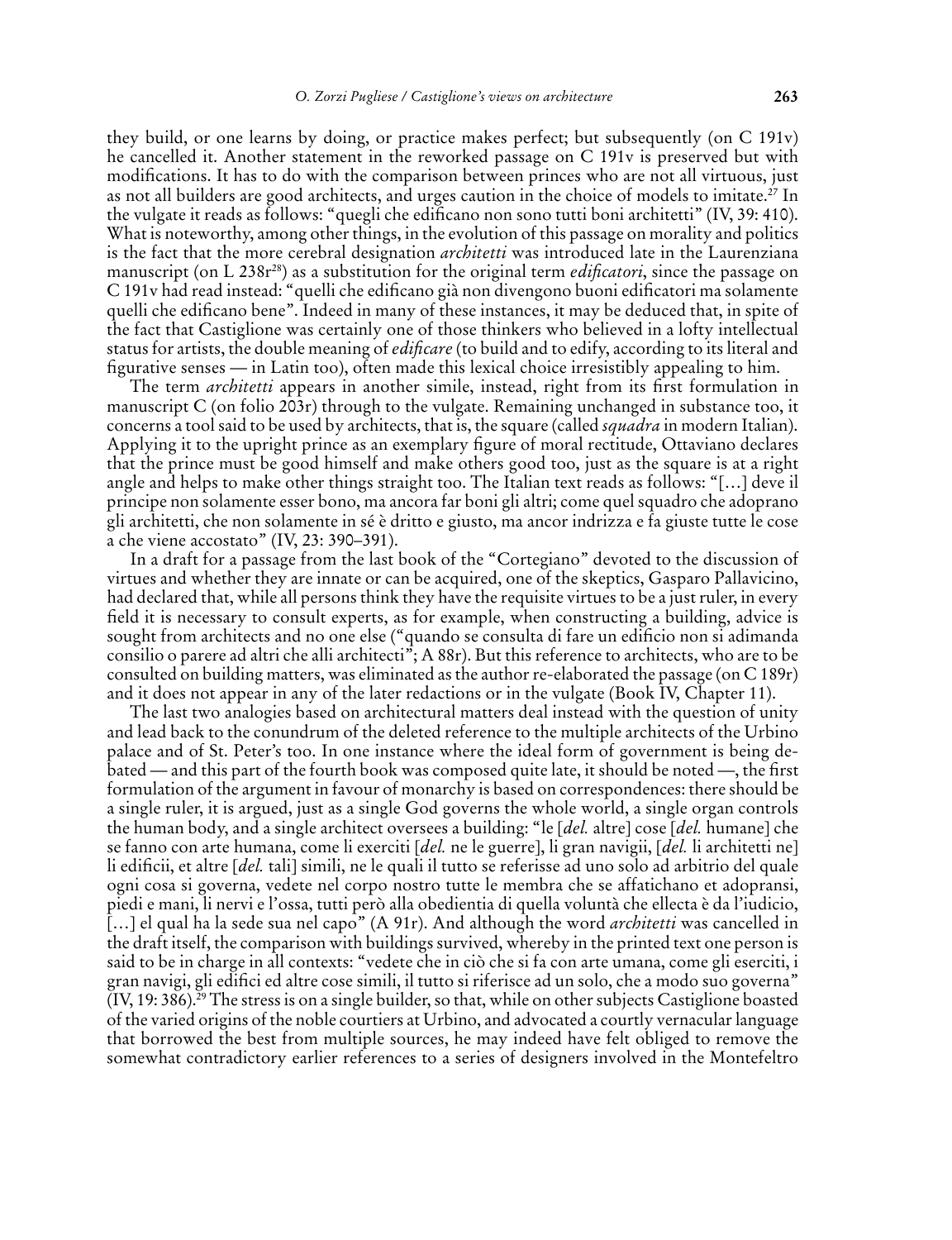palace of Urbino and also in the building of the papal seat in Rome. An explanation for this shift from multiplicity to unity may lie in the notions of architectural unity and harmony presented near the conclusion of the text.

Toward the end of the fourth and last book, at the point where the Neoplatonic theory of love is expounded by Bembo, there is an allusion to God who built a well-ordered complex in the great "machina" of the universe (IV, 58: 435). A similar harmony of parts, it is declared, is found in man the microcosm. In both cases each part fulfills a particular useful function and also represents beauty. So too, the analogy goes, in architectural structures the columns, architraves, and other components, like the middle drainage ridge ("colmo di mezzo"; IV, 58: 436), have specific practical roles. Yet they constitute the beauty of the edifices as well. In this, the most technical discussion pertaining to architecture found in the text<sup>30</sup>, formulated in the later stages of composition and first found on D 338v–339r, the concept of beauty as consisting of the harmony of the parts stands out. Convinced of this aesthetic principle, likely deriving from Alberti's treatise on architecture (I, 9; VI, 2 and *passim*) and its classical sources (including Vitruvius, VI, 2 and *passim*, for example), Castiglione may have wished to modify earlier statements about the multiple architects involved in the two great building projects he highlights, for fear that pointing to the composite nature of the structures might have suggested heterogeneity and thus contradicted his theories of harmony and beauty. The tension between unity on the one hand, and multiplicity on the other, is, of course, evident in the overall structure of Castiglione's multifaceted literary masterpiece, constructed as it was through the aggregation of various components on different topics. It was a problem of which the author must have been very conscious and that determined his definitive comments on architecture.

On the basis of this examination of both the statements found in the printed text and also the revisions they underwent in earlier redactions, as documented in the manuscripts, it may be concluded that Castiglione's neglected views on the theory and practice of architecture in the "Libro del cortegiano" are much more important than they may appear to be on the surface. Linked as they are to moral questions, the ideal of good government, and also the belief in the divine order and beauty of the world and its human inhabitants, they demonstrate emblematically, and in a typically unobtrusive fashion — with unfailing *sprezzatura* —, how Castiglione assimilated important aspects of Renaissance thought (including philosophy and aesthetics) always adapting them discreetly in a personal manner in the masterful literary edifice that he was constructing.

## *Notes*

1 The following are some sample studies: *Paolo Carpeggiani*, B. Castiglione: l'arte e gli artisti, in: Baldassarre Castiglione, V centenario della nascita 1478–1978, Viadana 1978, pp. 43–66; *John White*, Paragone: Aspects of the relationship between sculpture and painting, in: Art, science, and history in the Renaissance, ed. *Charles S. Singleton*, Baltimore 1967, pp. 43–108; *Bianca Becherini*, Il "Cortegiano" e la musica, in: La bibliofilia, XLV, 1943, pp. 84–96; *James Haar*, The courtier as musician: Castiglione's view of the science and art of music, in: Castiglione: The ideal and the real in Renaissance culture, ed. *Robert W. Hanning/David Rosand*, New Haven/London 1983, pp. 165–189; and *Stephen Kolsky*, Graceful performances: The social and political context of music and dance in the "Cortegiano", in: Italian studies, LIII, 1998, pp. 1–19.

<sup>2</sup> *Carlo Cordié*, Introduzione, in: Opere di Baldassarre Castiglione […], Milan/Naples 1960, p. X, described the work as "un affresco grandioso della vita italiana del Rinascimento".

<sup>3</sup> On the development of the text, see *Ghino Ghinassi*, Fasi dell'elaborazione del "Cortegiano", in: Studi di filologia italiana, XXVI, 1967, pp. 155–196; *Amedeo Quondam*, "Questo povero Cortegiano": Castiglione, il libro, la storia, Rome 2000; and *Olga Zorzi Pugliese*, Castiglione's "The Book of the Courtier" ("Il libro del cortegiano"): A classic in the making, Naples 2008.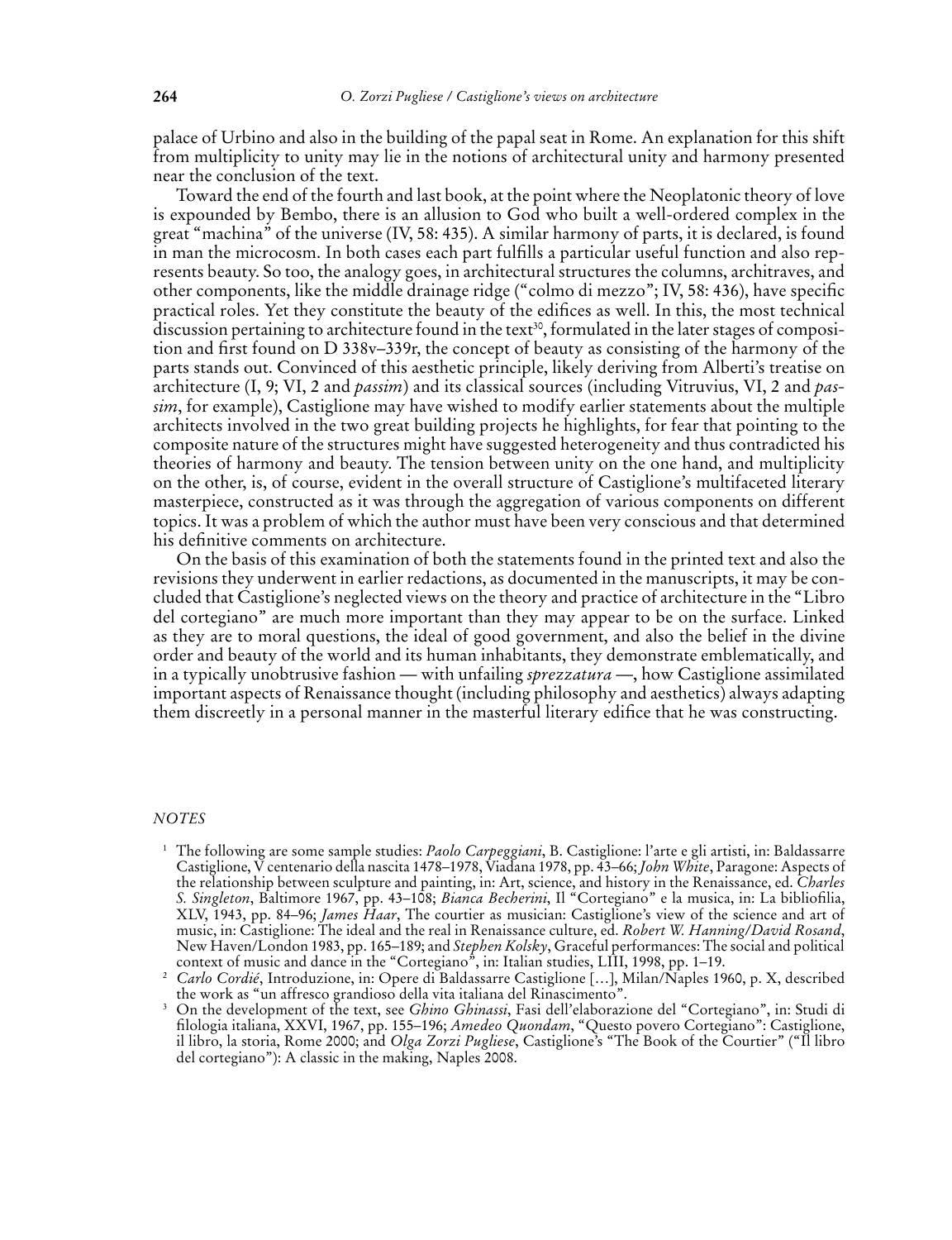- 4 The manuscripts are usually cited as A (Mantua, AS, Castiglioni family archive, ms. II 3 b), B (BAVR, Vat. lat. 8204), C (BAVR, Vat. lat. 8205), D (BAVR, Vat. lat. 8206) and L (BMLF, ms. Ashburnham 409). Manuscript A is usually dated 1508–1513 but some fragments are later; B dates from 1514–1515, C from 1515–1516 with revisions in 1518–1520, and D from 1520–1521 (manuscript D was published as: La seconda redazione del "Cortegiano", ed. *Ghino Ghinassi*, Florence 1968). L bears the scribe's date, 1524, and contains later revisions. Thanks go to the Vaticana and Laurenziana librarians for their assistance, and to the Counts Baldassarre and Ludovico Castiglioni for permission granted to view the autograph fragments in person. Quotations from the definitive printed text are taken from *Il libro del cortegiano*, introduction by *Amedeo Quondam*, notes by *Nicola Longo*, Milan 1981. The references to the book, chapter, and page numbers are given in parenthesis in the body of the article.
- 5 On the basis of this digital tool, the evolution of the themes of humour, women, and national cultures, and also the development of the dialogue form of the text are traced in *Pugliese* (n. 3). Subsequently the following have also appeared: *Olga Zorzi Pugliese*, Il riferimento agli Ungari e al re Mattia Corvino nella lunga composizione del "Libro del cortegiano", in: Nuova Corvina, XX, 2008, pp. 44–53; Il Bembo 'minore', Sannazaro e altri personaggi napoletani nel "Libro del cortegiano": dagli abbozzi autografi all'edizione a stampa, in: Iacopo Sannazaro. La cultura napoletana nell'Europa del Rinascimento, ed. *Pasquale Sabbatino*, Florence 2009, pp. 273–285.
- 6 Castiglione's use of corresponding literary technique is discussed in *Olga Zorzi Pugliese*, La scrittura dell'arte nel "Libro del cortegiano", in: Letteratura & arte: rivista annuale, III, 2005, pp. 23–33, esp. p. 25. 7
- The Vitruvius copy was probably the Rome 1486–1487 edition; cf. *Guido Rebecchini*, The book collection and other possessions of Baldassarre Castiglione, in: Warburg Journal, LXI, 1998, p. 39. Although Alberti's treatise does not appear in the inventories, its influence on Castiglione is evident. 8
- See also the printed version of D: La seconda redazione del "Cortegiano" (n. 4), p. 83.
- <sup>9</sup> Vitruvius dedicates his treatise "De architectura" to Caesar and in the preface refers to the glory achieved by rulers through their architectural endeavours.
- <sup>10</sup> For a detailed analysis of the history and construction of the palace begun actually in the late fourteenth century see *Janez Höfler*, Il palazzo ducale di Urbino sotto i Montefeltro (1376–1508): nuove ricerche sulla storia dell'edificio e delle sue decorazioni interne, transl. *Franco Bevilacqua*, Urbino 2 2010.
- 11 According to *Salvatore Battaglia*, Grande dizionario della lingua italiana, II, Turin 1962, p. 84, the term *basi*, in the plural as in this case, can mean foundations. The example cited in the dictionary is taken from the printed text of the "Cortegiano", IV, 7; it refers to the colossi tottering on uneven foundations that, like evil princes, eventually fall.
- 12 On the building of St. Peter's see *Sandro Benedetti*, The fabric of St Peter's, in: The Basilica of St Peter in the Vatican, I: Essays, Modena 2000, pp. 53–127; *Christof Thoenes*, Renaissance St. Peter's, in: St. Peter's in the Vatican, ed. *William Tronzo*, Cambridge 2005, pp. 64–92; *Francesco Divenuto,* Architetture del Rinascimento, Naples 2006, pp. 142–155.
- 13 A critical edition of the letter is included in *Francesco P. Di Teodoro*, Raffaello, Baldassar Castiglione e la 'Lettera a Leone X', Bologna 2003. For the dating see pp. 44–57.
- <sup>14</sup> *Baldesar Castiglione*, Il cortegiano con una scelta delle opere minori, ed. *Bruno Maier*, Turin 1955, pp. 589– 590.
- <sup>15</sup> *Di Teodoro* (n. 13), p. 66.
- <sup>16</sup> *Leon Battista Alberti*, *De re aedificatoria*, VII, 13, and IX, 1, is critical of buildings that are too lavish.<br><sup>17</sup> The detail is included in the passage on C 373y and in the subsequent redactions.
- 
- 17 The detail is included in the passage on C 373v and in the subsequent redactions. 18 *Wayne A. Rebhorn*, Courtly performances: Masking and festivity in Castiglione's "Book of the Courtier", Detroit 1978, p. 89.
- 19 A fertile location is a necessary criterion in the selection of the site for a building according to *Alberti* (n. 16), IV, 2.
- <sup>20</sup> *Ibidem*, I, 9. Cf. *Plato*, Laws, I, 628 d, and VI, 779 b, where the correspondences between the human body and the city, and the palace and the city, respectively, are mentioned.
- <sup>21</sup> *Quintilian, Institutio oratoria*, III, vii, 26–28.
- 22 In his "Theologia platonica" (III, 1 and XIII, 3, for example), Ficino, perhaps following Augustine, had contrasted animals who instinctively possess a single skill, acquired by imitation, to human beings who are versatile and utilize their many skills in a creative manner. See *Meredith J. Gill*, Augustine in the Italian Renaissance: Art and philosophy from Petrarch to Michelangelo, Cambridge 2005, p. 135. I am grateful to Dr. Steven Stowell of the University of Toronto for the reference.
- 
- 23 These two facetiae are first found on B 154v–155r and A 23r, respectively. 24 A discussion of related changes to the original Boccaccian conception of his work is found in *Pugliese* (n. 3), pp. 89–91.
- <sup>25</sup> *Höfler* (n. 10), p. 296.